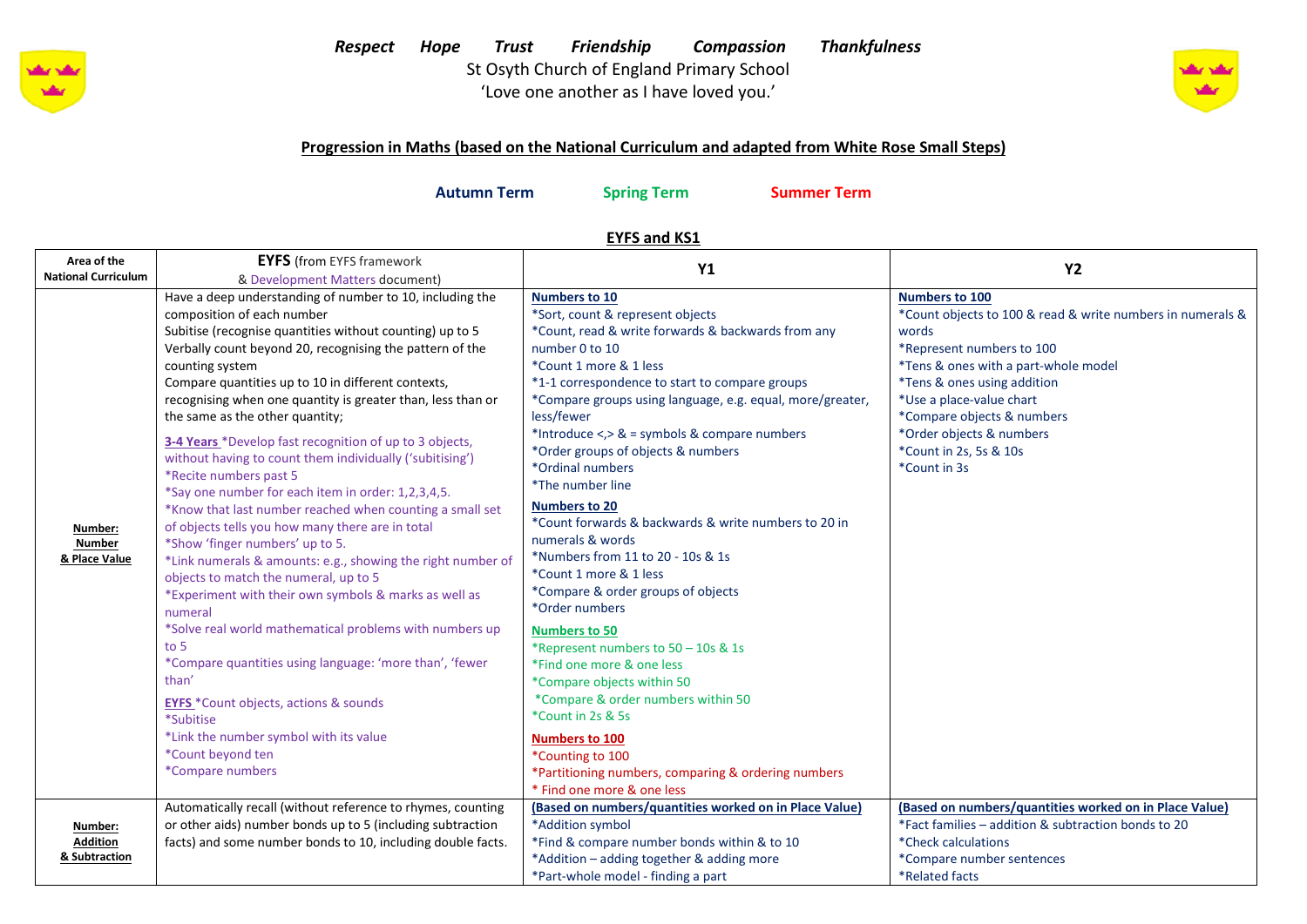|                                                    | <b>EYFS</b> *Understand the 'one more than/one less than'<br>relationship between consecutive numbers<br>*Explore the composition of numbers to 10<br>*Automatically recall number bonds for numbers 0-5 &<br>some to 10                                                                                                                                                                                                                                       | *Subtraction - taking away, how many left? Crossing out,<br>introducing the subtraction symbol, finding a part, breaking<br>apart & counting back<br>*Fact families - the 8 facts<br>*Add by counting on & by making 10<br>*Find & make number bonds<br>*Subtraction - not crossing 10 & crossing 10<br>*Related facts<br>*Compare number sentences               | *Bonds to 100 - tens & tens & ones<br>*Add & subtract 1s & 10s<br>*Add & subtract 2 digit & 1-digit numbers - crossing ten<br>*Add & subtract two 2-digit numbers - not crossing 10 &<br>crossing 10<br>*Add three 1-digit numbers                                                                                                                                                                                                                                                            |
|----------------------------------------------------|----------------------------------------------------------------------------------------------------------------------------------------------------------------------------------------------------------------------------------------------------------------------------------------------------------------------------------------------------------------------------------------------------------------------------------------------------------------|-------------------------------------------------------------------------------------------------------------------------------------------------------------------------------------------------------------------------------------------------------------------------------------------------------------------------------------------------------------------|-----------------------------------------------------------------------------------------------------------------------------------------------------------------------------------------------------------------------------------------------------------------------------------------------------------------------------------------------------------------------------------------------------------------------------------------------------------------------------------------------|
| Number:<br>Multiplication<br>& Division            | Explore & represent patterns within numbers up to 10,<br>including evens and odds, double facts and how quantities<br>can be distributed equally.<br><b>EYFS</b> *Continue, copy & create repeating patterns                                                                                                                                                                                                                                                   | *Count in 10s<br>*Make & add equal groups<br>*Make arrays<br>*Make doubles<br>*Make equal groups - grouping & sharing                                                                                                                                                                                                                                             | *Recognise, make & add equal groups<br>*Multiplication sentences from pictures, arrays & using the x<br>symbol<br>*2s, 5s & 10s times-tables<br>*Make equal groups - grouping & sharing<br>*Divide by 2 - odd & even numbers<br>*Divide by 5 & 10                                                                                                                                                                                                                                             |
| Number:<br><b>Fractions</b>                        |                                                                                                                                                                                                                                                                                                                                                                                                                                                                | *Find a half & find a quarter                                                                                                                                                                                                                                                                                                                                     | *Make equal parts<br>*Recognise & find a half, quarter & a third<br>*Unit & non-unit fractions<br>*Equivalence of 1/2 & 1/4<br>*Find three quarters<br>*Count in fractions                                                                                                                                                                                                                                                                                                                    |
| Measurement                                        | 3-4 Years *Make comparisons between objects relating<br>to size, length, weight & capacity<br>*Begin to describe a sequence of events, real or fictional,<br>using words such as 'first', 'then'<br><b>EYFS</b> *Compare length, weight & capacity                                                                                                                                                                                                             | (Based on numbers/quantities worked on in Number)<br>*Compare & measure lengths & heights<br>*Introduce weight & mass - measure & compare mass<br>*Introduce capacity & volume - measure & compare capacity<br>*Recognising coins & notes<br>*Counting in coins<br>*Before & after<br>*Dates<br>*Time to the hour & to the half hour<br>*Writing & comparing time | (Based on numbers/quantities worked on in Number)<br>*Count & select money - pence, pounds, notes & coins<br>*Make the same amount<br>*Compare money & find totals, differences & change<br>*Measure, compare & order lengths - cm & m<br>*Four operations with lengths<br>* Telling the time - O' clock, half past, quarter past, quarter<br>to & to 5 minutes<br>*Hours & days<br>*Find & compare durations of time<br>*Compare & measure mass - g & kg - & volume - ml & L<br>*Temperature |
| Geometry:<br><b>Properties of</b><br><b>Shapes</b> | 3-4 Years *Talk about & explore 2D & 3D shapes using<br>informal & mathematical language: 'sides', 'corners', 'flat'<br>*Select shapes appropriately: e.g. triangular prism for a roof<br>*Combine shapes to make new ones<br>*Talk about & identify patterns around them<br>*Use informal language like 'pointy', 'spotty', 'blobs', etc.<br>*Extend & create ABAB patterns - stick, leaf, stick, leaf.<br>*Notice & correct an error in a repeating pattern. | *Recognise, name & sort 3-D shapes<br>*Recognise, name & sort 2-D shapes<br>*Patterns with 3-D & 2-D shapes                                                                                                                                                                                                                                                       | *Recognise 2-D & 3-D shapes<br>*Count sides & vertices on 2-D shapes<br>*Draw & sort 2-D shapes<br>*Lines of symmetry<br>*Count faces, edges & vertices on 3-D shapes<br>*Sort 3-D shapes<br>*Make patterns with 2-D & 3-D shapes                                                                                                                                                                                                                                                             |
|                                                    | <b>EYFS</b> *Select, rotate & manipulate shapes to develop spatial<br>reasoning skills<br>*Compose & decompose shapes so that children recognise a<br>shape can have other shapes within it, just as numbers can<br>*Continue, copy & create repeating patterns                                                                                                                                                                                                |                                                                                                                                                                                                                                                                                                                                                                   |                                                                                                                                                                                                                                                                                                                                                                                                                                                                                               |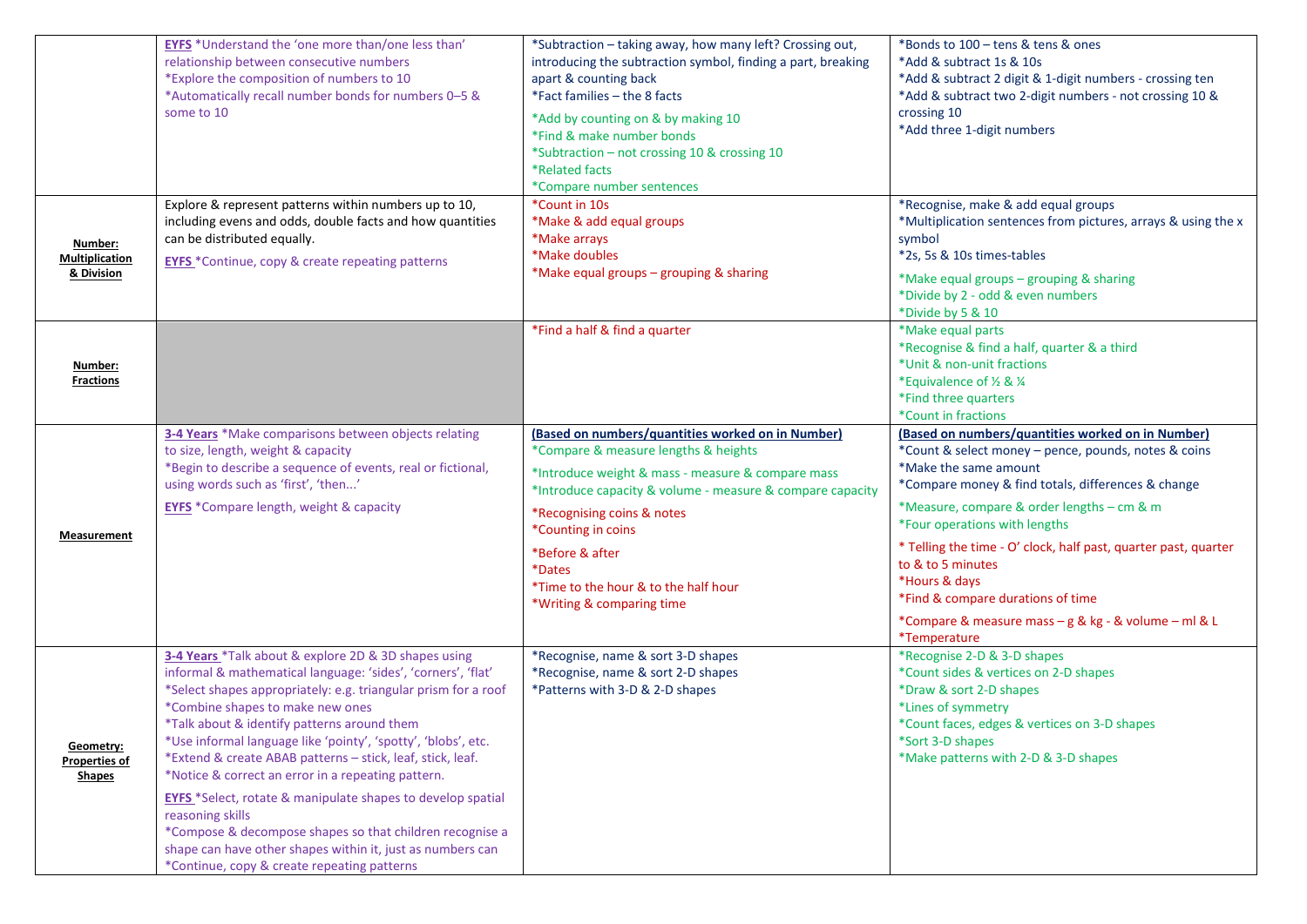| Geometry:<br><b>Position &amp; Direction</b> | 3-4 Years *Understand position through words alone $-e.g.,$<br>"The bag is under the table," $-$ with no pointing.<br>*Describe a familiar route.<br>*Discuss routes & locations, using words like 'in front of' &<br>'behind'. | *Describe turns & position | *Describe movements & turns<br>*Make patterns with shapes                                                                                                                                          |
|----------------------------------------------|---------------------------------------------------------------------------------------------------------------------------------------------------------------------------------------------------------------------------------|----------------------------|----------------------------------------------------------------------------------------------------------------------------------------------------------------------------------------------------|
| <b>Statistics</b>                            |                                                                                                                                                                                                                                 |                            | (Based on numbers/quantities worked on in Number)<br>*Make tally charts<br>*Draw pictograms & interpret pictograms (1-1)<br>*Draw pictograms & interpret pictograms (2, 5 & 10)<br>*Block diagrams |

#### **Progression in Maths (based on the National Curriculum and adapted from White Rose Small Steps)**

**KS2 - Middle School**

**Autumn Term Spring Term Summer Term**

| Area of the<br><b>National Curriculum</b>      | Y3                                                                                                                                                                                                                                                                                                                                                         | <b>Y4</b>                                                                                                                                                                                                                                                                                                                                                                                                                                                 |
|------------------------------------------------|------------------------------------------------------------------------------------------------------------------------------------------------------------------------------------------------------------------------------------------------------------------------------------------------------------------------------------------------------------|-----------------------------------------------------------------------------------------------------------------------------------------------------------------------------------------------------------------------------------------------------------------------------------------------------------------------------------------------------------------------------------------------------------------------------------------------------------|
| Number:<br><b>Number</b><br>& Place Value      | <b>3-digit Numbers</b><br>*Hundreds<br>*Represent numbers to 1000 - 100s, 10s & 1s<br>*Number line to 1000<br>*Find 1, 10, 100 more or less than a given number<br>*Compare objects & numbers to 1000<br>*Order numbers to 1000<br>*Count in 50s                                                                                                           | <b>4-digit Numbers</b><br>*Roman numerals to 100<br>*Round to the nearest 10, 100 & 1,000<br>*Count in 1,000s<br>*1,000s, 100s, 10s & 1s - partitioning<br>*Number line to 10.000<br>*1,000 more or less<br>*Compare & order numbers<br>*Count in 25s<br>*Negative numbers                                                                                                                                                                                |
| Number:<br><b>Addition</b><br>& Subtraction    | (Based on numbers/quantities worked on in Place Value)<br>*Add & subtract multiples of 100<br>*Add & subtract 3-digit & 1-digit numbers - not crossing 10 & crossing 10<br>*Add & subtract 3-digit & 2-digit numbers - not crossing 100 & crossing 100<br>*Add & subtract two 3-digit numbers - not crossing 10/100 & crossing 10/100<br>*Spot the pattern | (Based on numbers/quantities worked on in Place Value)<br>*Add & subtract 1s, 10s, 100s & 1,000s<br>*Add & subtract two 4-digit numbers - no exchange, 1 exchange, >1 exchange<br>*Efficient subtraction<br>*Estimating answers & checking strategies                                                                                                                                                                                                     |
| Number:<br><b>Multiplication</b><br>& Division | *Multiplication - equal groups<br>*Multiply & divide by 3 - the 3 times table<br>*Multiply & divide by 4 - the 4 times table<br>*Multiply & divide by 8 - the 8 times table<br>*Comparing statements<br>*Related calculations<br>*Multiply & divide 2-digit numbers by 1-digit numbers<br><i>*Scaling</i><br>*How many ways?                               | *Multiply & divide by 10 & 100<br>*Multiply by 1 & 0<br>*Divide by 1 & itself<br>*Multiply & divide by 6 - the 6 times table<br>*Multiply & divide by 9 - the 9 times table<br>*Multiply & divide by 7 - the 7 times table<br>*11 & 12 times tables<br>*Multiply 3 numbers<br><i><b>*Factor pairs</b></i><br>*Efficient multiplication<br>*Written methods<br>*Multiply & divide 2-digit & 3-digit numbers by 1-digit numbers<br>*Correspondence problems |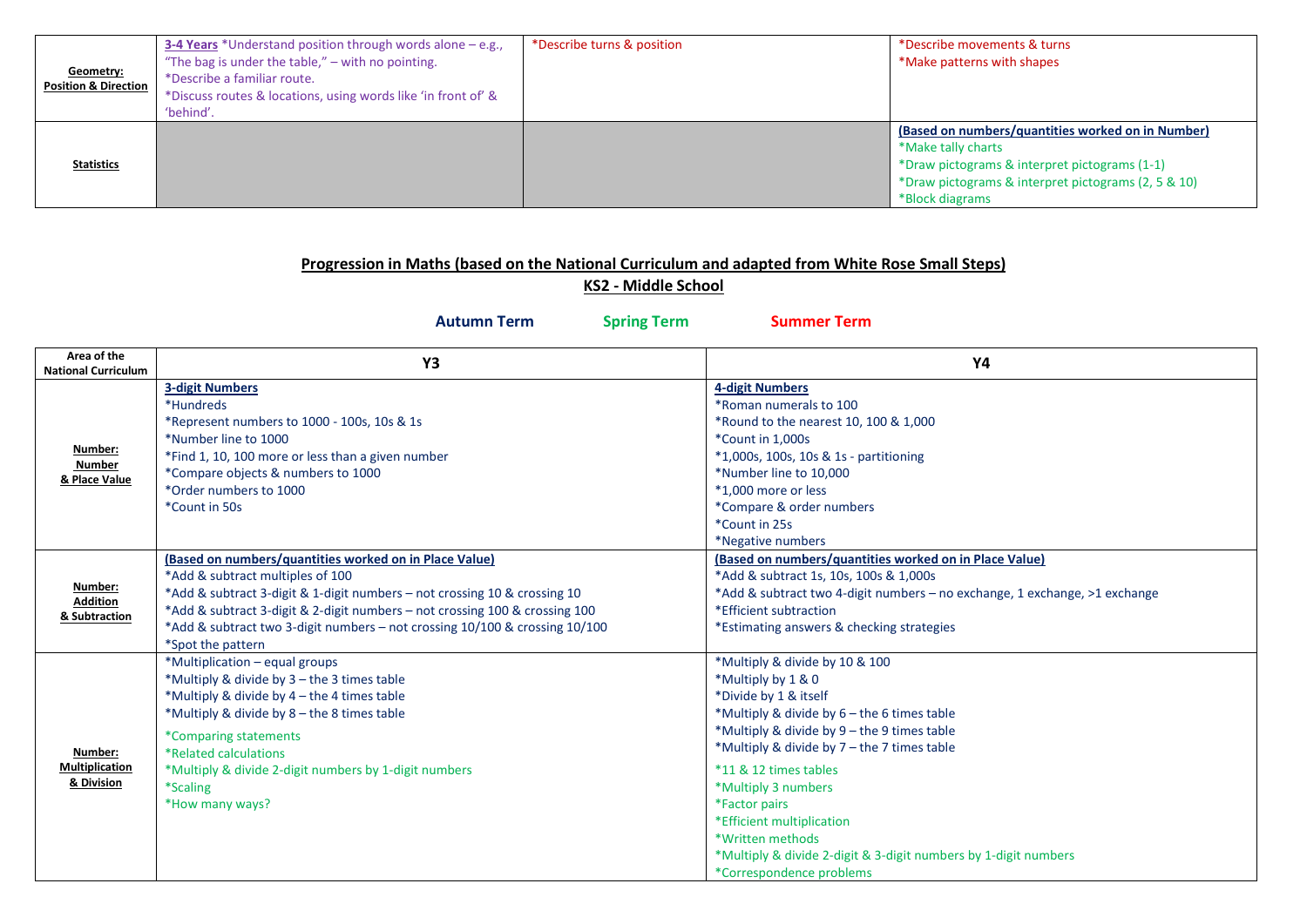|                                 | *Unit & non-unit fractions<br>*Making the whole                                          | *Equivalent fractions<br>*Fractions greater than 1                                            |
|---------------------------------|------------------------------------------------------------------------------------------|-----------------------------------------------------------------------------------------------|
|                                 | *Tenths - counting & decimals<br>*Fractions on a number line                             | *Count in fractions<br>*Add 2 or more fractions                                               |
|                                 | *Fractions of a set of objects                                                           | *Subtract 2 fractions & from whole amounts                                                    |
| Number:                         | *Equivalent fractions<br>*Compare & order fractions                                      | *Calculate fractions of a quantity                                                            |
| <b>Fractions</b>                | *Add & subtract fractions                                                                | *Recognise tenths & hundredths<br>*Tenths as decimals & on a place value grid & a number line |
|                                 |                                                                                          | *Divide 1 & 2-digit numbers by 10 & 100<br>*Hundredths as decimals & on a place value grid    |
|                                 |                                                                                          | *Make a whole                                                                                 |
|                                 |                                                                                          | *Write, compare, order & round decimals                                                       |
|                                 | (Based on numbers/quantities worked on in Number)                                        | *Halves & quarters<br>(Based on numbers/quantities worked on in Number)                       |
|                                 | *Pounds & pence                                                                          | *Kilometres                                                                                   |
|                                 | *Convert pounds & pence<br>*Add & subtract money                                         | *Perimeter – on a grid, of rectangles & of rectilinear shapes                                 |
|                                 | *Give change                                                                             | *What is area? – counting squares<br>*Making shapes                                           |
|                                 | *Measure & compare lengths                                                               | *comparing areas                                                                              |
|                                 | *Equivalent lengths - m & cm, mm & cm                                                    | *Pounds & pence                                                                               |
|                                 | *Add & subtract lengths                                                                  | *Ordering & estimating money                                                                  |
| Measurement                     | *Measure & calculate perimeter                                                           | *Four operations                                                                              |
|                                 | *Months & years<br>*Hours in a day                                                       | *Hours, minutes & seconds                                                                     |
|                                 | Telling the time to 5 minutes & to the minute                                            | *Years, months, weeks & days<br>*Analogue to digital - 12 hour & 24 hour                      |
|                                 | *Using a.m. & p.m.<br>*25-hour clock                                                     |                                                                                               |
|                                 | *Start & end times - finding & comparing the duration                                    |                                                                                               |
|                                 | *Measuring time in seconds                                                               |                                                                                               |
|                                 | *Measure, compare, add & subtract mass                                                   |                                                                                               |
|                                 | *Measure, compare, add & subtract capacity<br><i>*Turns &amp; angles</i>                 | *Identify, compare & order angles                                                             |
|                                 | *Right angles in shapes                                                                  | *triangles                                                                                    |
| Geometry:                       | *Compare angles                                                                          | *Quadrilaterals                                                                               |
| <b>Properties of</b>            | *Draw accurately                                                                         | *Lines of symmetry                                                                            |
| <b>Shapes</b>                   | *Horizontal & vertical, parallel & perpendicular<br>*Recognise & describe 2D & 3D shapes | *Complete a symmetric figure                                                                  |
|                                 | *Make 3D shapes                                                                          |                                                                                               |
| Geometry:                       |                                                                                          | *Describe position                                                                            |
| <b>Position &amp; Direction</b> |                                                                                          | *Draw & move on a grid<br>*Describe a movement on a grid                                      |
|                                 | (Based on numbers/quantities worked on in Number)                                        | (Based on numbers/quantities worked on in Number)                                             |
| <b>Statistics</b>               | *Pictograms, bar charts & tables                                                         | *Interpret charts                                                                             |
|                                 |                                                                                          | *Comparison, sum & difference                                                                 |
|                                 |                                                                                          | *Line graphs                                                                                  |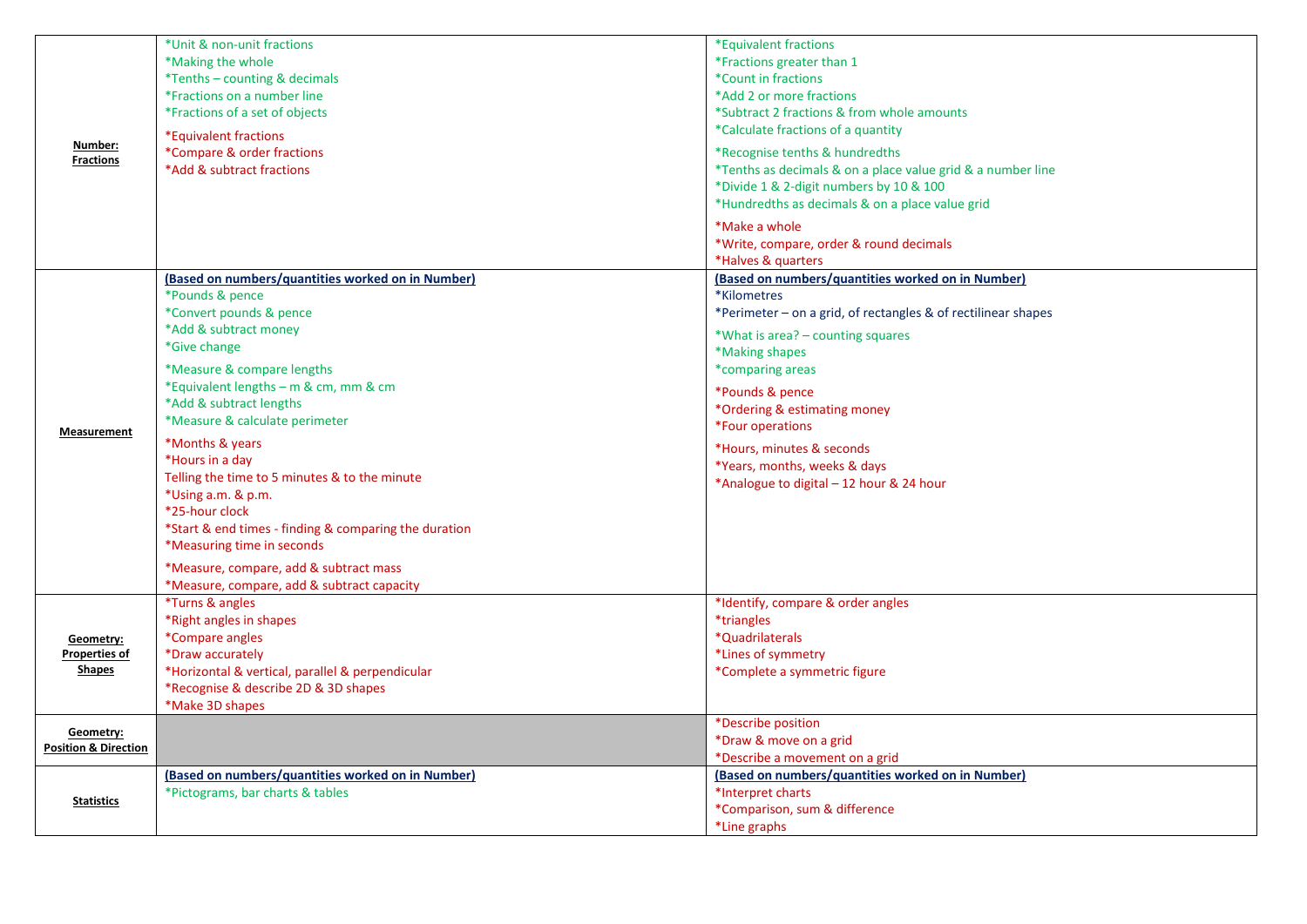#### **Progression in Maths (based on the National Curriculum and adapted from White Rose Small Steps)**

## **KS2 - Upper School**

|                                                        | <b>Autumn Term</b><br><b>Spring Term</b>                                                                                                                                                                                                                                                                                                                                                                                                                                                                                                                                                                                                                                                                                                                                                                                                                                             | <b>Summer Term</b>                                                                                                                                                                                                                                                                                                                                                                                                                                                                                                                                                                                   |
|--------------------------------------------------------|--------------------------------------------------------------------------------------------------------------------------------------------------------------------------------------------------------------------------------------------------------------------------------------------------------------------------------------------------------------------------------------------------------------------------------------------------------------------------------------------------------------------------------------------------------------------------------------------------------------------------------------------------------------------------------------------------------------------------------------------------------------------------------------------------------------------------------------------------------------------------------------|------------------------------------------------------------------------------------------------------------------------------------------------------------------------------------------------------------------------------------------------------------------------------------------------------------------------------------------------------------------------------------------------------------------------------------------------------------------------------------------------------------------------------------------------------------------------------------------------------|
| Area of the<br><b>National Curriculum</b>              | <b>Y5</b>                                                                                                                                                                                                                                                                                                                                                                                                                                                                                                                                                                                                                                                                                                                                                                                                                                                                            | <b>Y6</b>                                                                                                                                                                                                                                                                                                                                                                                                                                                                                                                                                                                            |
| Number:<br><b>Number</b><br>& Place Value              | Numbers to 10,000 & Beyond<br>*Roman numerals to 1,000<br>*Round to nearest 10, 100 & 1,000<br>*Compare, order & round numbers within 100,000<br>*Counting in 10s, 100s, 1,000s, 10,000s & 100,000s<br>*Compare, order & round numbers within one million<br>*Negative numbers                                                                                                                                                                                                                                                                                                                                                                                                                                                                                                                                                                                                       | <b>Numbers to ten million</b><br>*Compare, order & round any numbers<br>*Negative numbers                                                                                                                                                                                                                                                                                                                                                                                                                                                                                                            |
| Number:<br><b>Addition</b><br>& Subtraction            | (Based on numbers/quantities worked on in Place Value)<br>*Add & subtract whole numbers with more than 4 digits (column method)<br>*Round to estimate & approximate<br>*Inverse operations<br>*Multiples<br>*Factors & common factors                                                                                                                                                                                                                                                                                                                                                                                                                                                                                                                                                                                                                                                | (Based on numbers/quantities worked on in Place Value)<br>*Add & subtract integers<br>*Multiply up to a 4-digit number by a 2-digit number<br>*Division using factors<br>*Short & long division<br>*Common factors & multiples                                                                                                                                                                                                                                                                                                                                                                       |
| Number:<br><b>Multiplication</b><br>& Division         | *Prime numbers<br>*Squared & cubed numbers<br>*Multiply & divide by 10, 100 & 1,000<br>*Multiples of 10, 100 & 1,000<br>*Multiply & divide 4-digit numbers by 1-digit<br>*Multiply 2, 3 & 4-digit numbers by 2-digits<br>*Divide with remainders                                                                                                                                                                                                                                                                                                                                                                                                                                                                                                                                                                                                                                     | *Prime numbers (to 100)<br>*Squared & cubed numbers<br>*Orders of operations<br>*Mental calculations & estimation<br>*Using known facts                                                                                                                                                                                                                                                                                                                                                                                                                                                              |
| Number:<br><b>Fractions, decimals</b><br>& percentages | *Equivalent fractions<br>*Improper fractions to mixed numbers & vice versa<br>*Number sequences<br>*Compare & order fractions less than 1 & greater than 1<br>*Add & subtract fractions<br>*Add - fractions within 1, mixed numbers & 3 or more fractions<br>*Subtract - breaking the whole & mixed numbers<br>*Multiply unit fractions, non-unit fractions & mixed numbers by an integer<br>*Fraction of an amount<br>*Using fractions as operators<br>*Decimals up to 2dp<br>*Decimals as fractions<br><i><b>*Thousandths</b></i><br>*Rounding, ordering & comparing decimals<br>*Percentages as fractions & decimals<br>*Equivalent FDP.<br>*Adding & subtracting decimals within 1<br>*Complements to 1<br>*Adding decimals - crossing the whole<br>*Adding & subtracting decimals with the same & different number of decimal places<br>*Adding & subtracting wholes & decimals | *Simplify fractions<br>*Fractions on a number line<br>*Compare & order fractions - by denominator & by numerator<br>*Add & subtract fractions<br>*Multiply & divide fractions by integers<br>*Multiply fractions by fractions<br>*Four rules with fractions<br>*Fractions of an amount & finding the whole<br>*Three decimal places<br>*Multiply & divide decimals by 10, 100 & 1,000<br>*Multiply & divide decimals by integers<br>*Decimals as fractions & vice versa<br>*Fractions to percentages<br>*Equivalent FDP & ordering FDP<br>*Percentages of an amount<br>*Percentages – missing values |